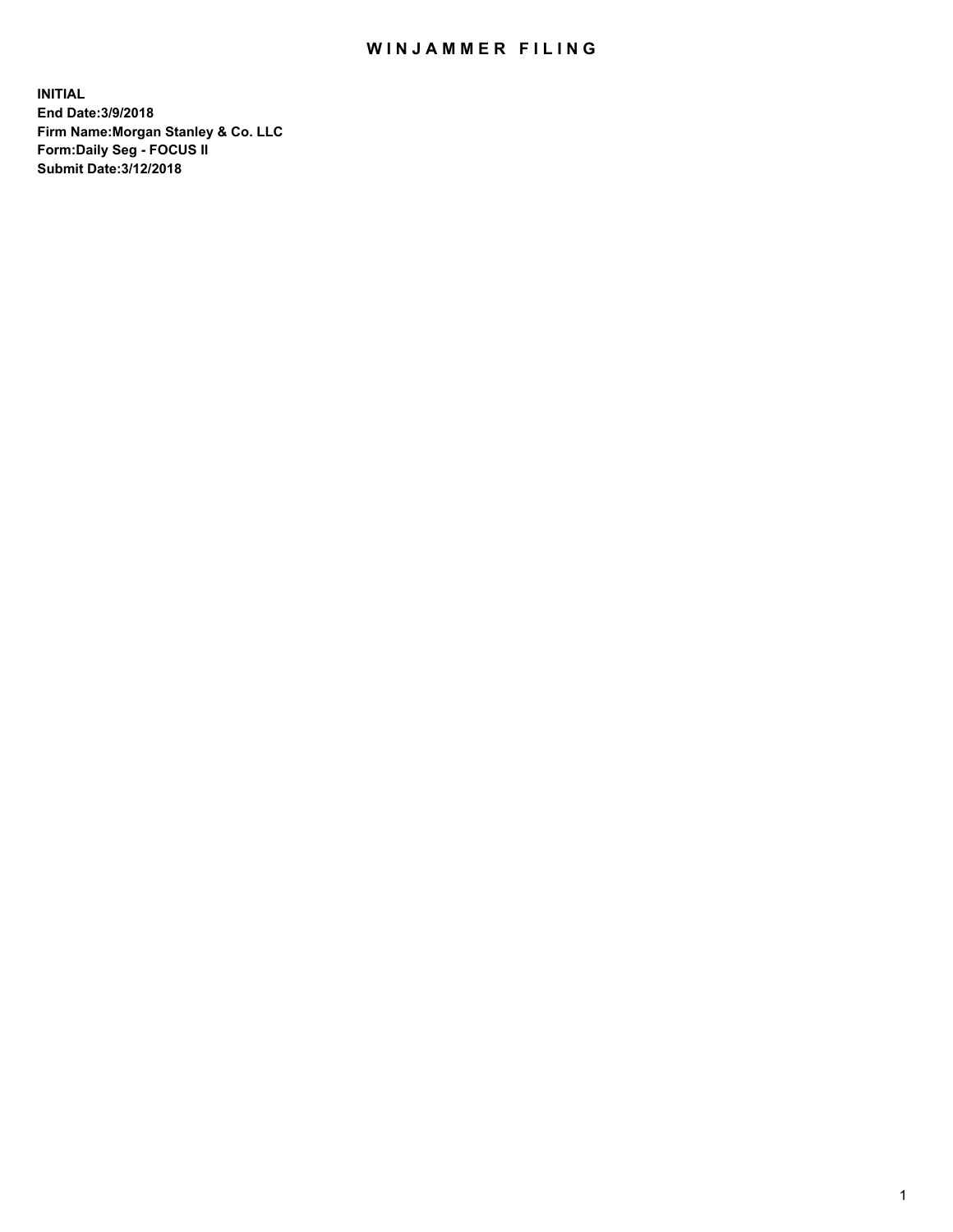## **INITIAL End Date:3/9/2018 Firm Name:Morgan Stanley & Co. LLC Form:Daily Seg - FOCUS II Submit Date:3/12/2018 Daily Segregation - Cover Page**

| Name of Company<br><b>Contact Name</b><br><b>Contact Phone Number</b><br><b>Contact Email Address</b>                                                                                                                                                                                                                          | Morgan Stanley & Co. LLC<br>Ikram Shah<br>212-276-0963<br>lkram.shah@morganstanley.com |
|--------------------------------------------------------------------------------------------------------------------------------------------------------------------------------------------------------------------------------------------------------------------------------------------------------------------------------|----------------------------------------------------------------------------------------|
| FCM's Customer Segregated Funds Residual Interest Target (choose one):<br>a. Minimum dollar amount: ; or<br>b. Minimum percentage of customer segregated funds required:%; or<br>c. Dollar amount range between: and; or<br>d. Percentage range of customer segregated funds required between: % and %.                        | 331,000,000<br>0 <sub>0</sub><br>00                                                    |
| FCM's Customer Secured Amount Funds Residual Interest Target (choose one):<br>a. Minimum dollar amount: ; or<br>b. Minimum percentage of customer secured funds required:%; or<br>c. Dollar amount range between: and; or<br>d. Percentage range of customer secured funds required between:% and%.                            | 140,000,000<br>0 <sub>0</sub><br>0 <sub>0</sub>                                        |
| FCM's Cleared Swaps Customer Collateral Residual Interest Target (choose one):<br>a. Minimum dollar amount: ; or<br>b. Minimum percentage of cleared swaps customer collateral required:% ; or<br>c. Dollar amount range between: and; or<br>d. Percentage range of cleared swaps customer collateral required between:% and%. | 92,000,000<br>0 <sub>0</sub><br>0 <sub>0</sub>                                         |

Attach supporting documents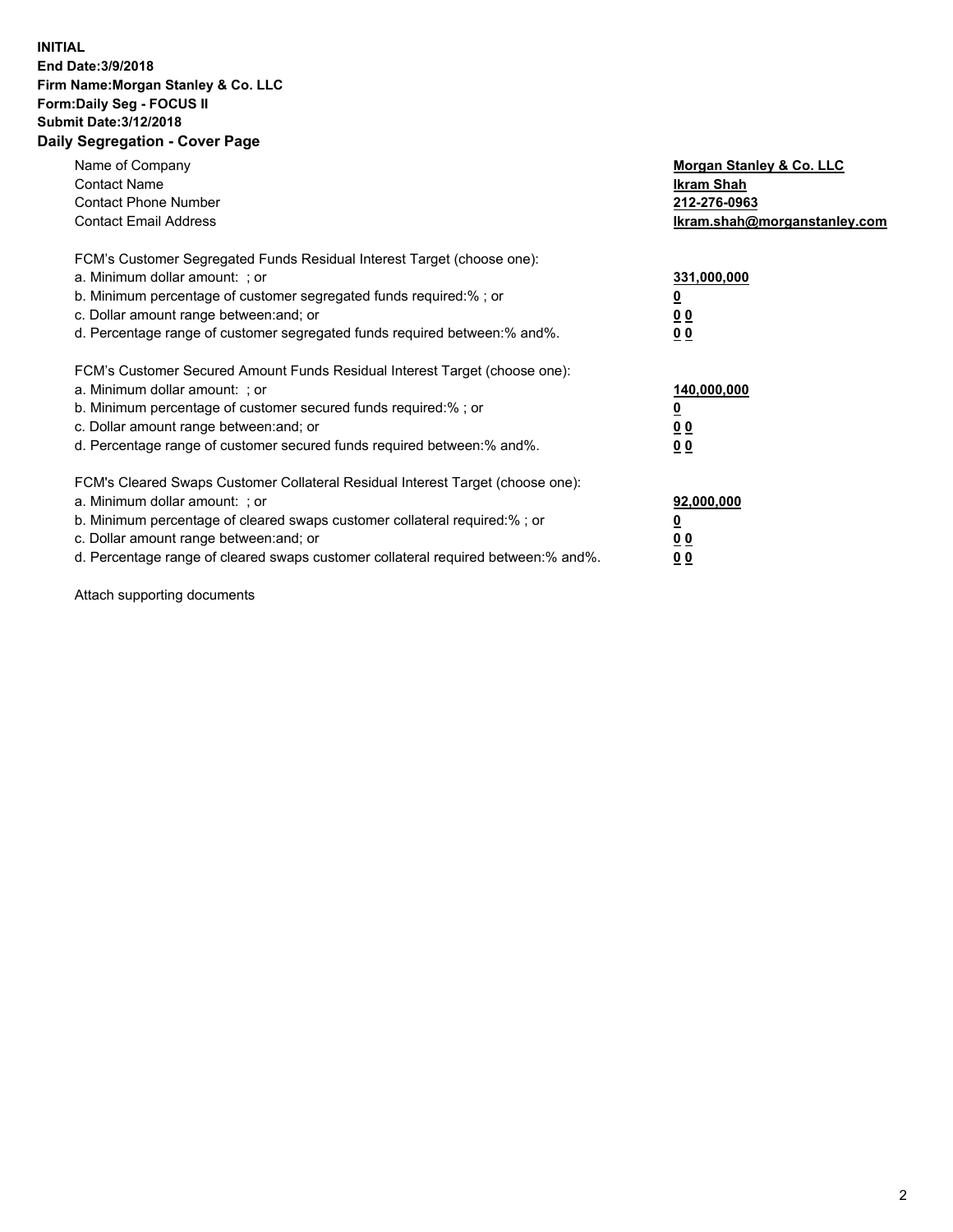## **INITIAL End Date:3/9/2018 Firm Name:Morgan Stanley & Co. LLC Form:Daily Seg - FOCUS II Submit Date:3/12/2018 Daily Segregation - Secured Amounts**

Foreign Futures and Foreign Options Secured Amounts Amount required to be set aside pursuant to law, rule or regulation of a foreign government or a rule of a self-regulatory organization authorized thereunder

- 1. Net ledger balance Foreign Futures and Foreign Option Trading All Customers A. Cash **3,280,390,551** [7315]
	- B. Securities (at market) **1,922,609,436** [7317]
- 2. Net unrealized profit (loss) in open futures contracts traded on a foreign board of trade **110,656,670** [7325]
- 3. Exchange traded options
	- a. Market value of open option contracts purchased on a foreign board of trade **21,061,039** [7335]
	- b. Market value of open contracts granted (sold) on a foreign board of trade **-21,133,368** [7337]
- 4. Net equity (deficit) (add lines 1. 2. and 3.) **5,313,584,328** [7345]
- 5. Account liquidating to a deficit and account with a debit balances gross amount **13,350,308** [7351] Less: amount offset by customer owned securities **-12,320,705** [7352] **1,029,603**
- 6. Amount required to be set aside as the secured amount Net Liquidating Equity Method (add lines 4 and 5)
- 7. Greater of amount required to be set aside pursuant to foreign jurisdiction (above) or line 6.

## FUNDS DEPOSITED IN SEPARATE REGULATION 30.7 ACCOUNTS

- 1. Cash in banks
	- A. Banks located in the United States **443,599,873** [7500]
	- B. Other banks qualified under Regulation 30.7 **507,992,725** [7520] **951,592,598**
- 2. Securities
	- A. In safekeeping with banks located in the United States **329,233,718** [7540]
	- B. In safekeeping with other banks qualified under Regulation 30.7 **0** [7560] **329,233,718** [7570]
- 3. Equities with registered futures commission merchants
	-
	-
	- C. Unrealized gain (loss) on open futures contracts **98,843** [7600]
	- D. Value of long option contracts **0** [7610]
- E. Value of short option contracts **0** [7615] **5,694,736** [7620]
- 4. Amounts held by clearing organizations of foreign boards of trade
	-
	-
	- C. Amount due to (from) clearing organization daily variation **0** [7660]
	- D. Value of long option contracts **0** [7670]
	- E. Value of short option contracts **0** [7675] **0** [7680]
- 5. Amounts held by members of foreign boards of trade
	-
	-
	- C. Unrealized gain (loss) on open futures contracts **110,557,828** [7720]
	- D. Value of long option contracts **21,061,039** [7730]
	- E. Value of short option contracts **-21,133,368** [7735] **4,219,241,748**
- 6. Amounts with other depositories designated by a foreign board of trade **0** [7760]
- 7. Segregated funds on hand **0** [7765]
- 8. Total funds in separate section 30.7 accounts **5,505,762,800** [7770]
- 9. Excess (deficiency) Set Aside for Secured Amount (subtract line 7 Secured Statement Page 1 from Line 8)
- 10. Management Target Amount for Excess funds in separate section 30.7 accounts **140,000,000** [7780]
- 11. Excess (deficiency) funds in separate 30.7 accounts over (under) Management Target **51,148,869** [7785]

**0** [7305]

[7354] **5,314,613,931** [7355]

**5,314,613,931** [7360]

[7530]

 A. Cash **5,595,893** [7580] B. Securities **0** [7590]

 A. Cash **0** [7640] B. Securities **0** [7650]

 A. Cash **2,515,380,531** [7700] B. Securities **1,593,375,718** [7710] [7740] **191,148,869** [7380]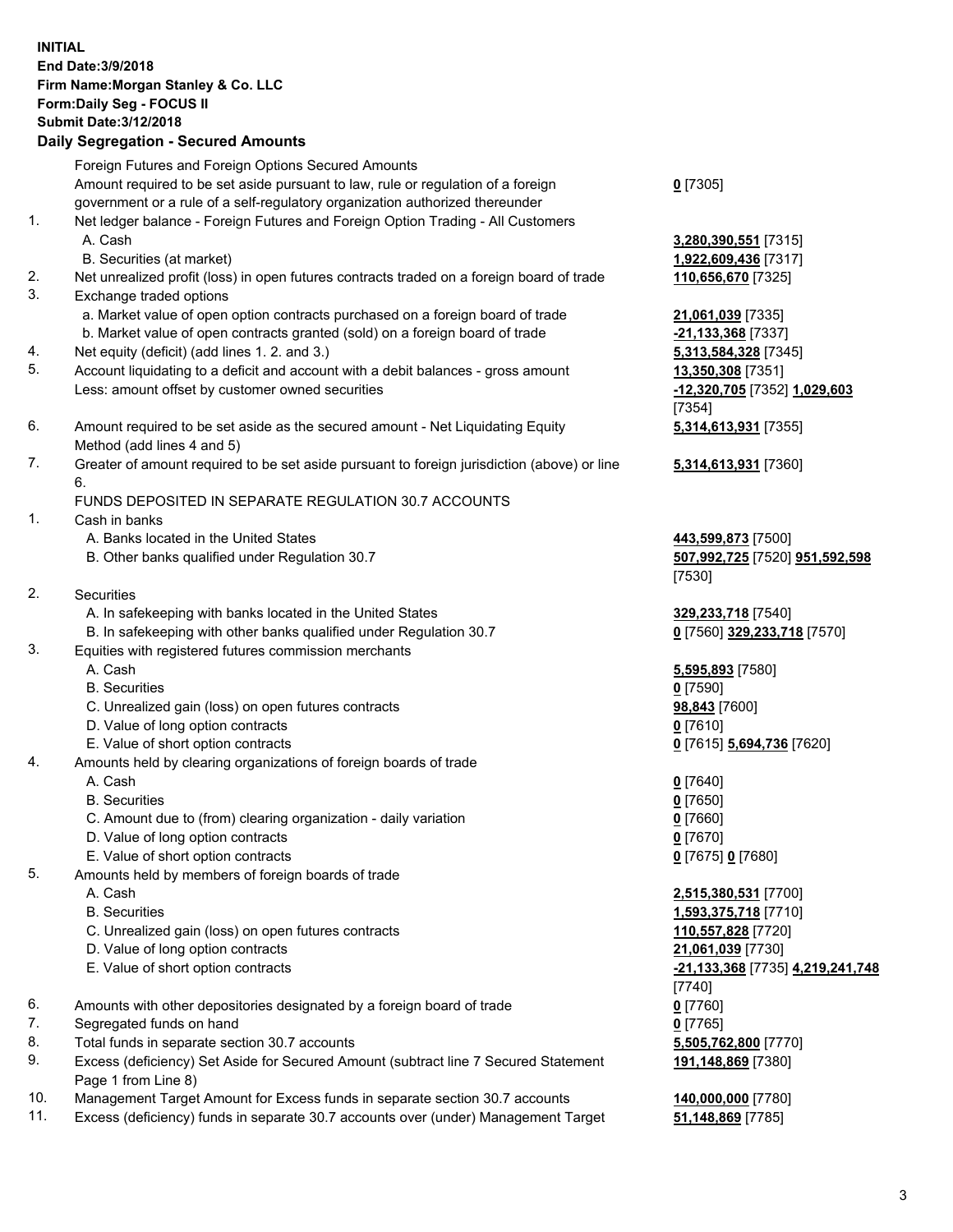**INITIAL End Date:3/9/2018 Firm Name:Morgan Stanley & Co. LLC Form:Daily Seg - FOCUS II Submit Date:3/12/2018 Daily Segregation - Segregation Statement** SEGREGATION REQUIREMENTS(Section 4d(2) of the CEAct) 1. Net ledger balance A. Cash **9,808,565,346** [7010] B. Securities (at market) **5,173,227,499** [7020] 2. Net unrealized profit (loss) in open futures contracts traded on a contract market **968,976,164** [7030] 3. Exchange traded options A. Add market value of open option contracts purchased on a contract market **444,086,289** [7032] B. Deduct market value of open option contracts granted (sold) on a contract market **-684,665,739** [7033] 4. Net equity (deficit) (add lines 1, 2 and 3) **15,710,189,559** [7040] 5. Accounts liquidating to a deficit and accounts with debit balances - gross amount **263,707,207** [7045] Less: amount offset by customer securities **-229,100,256** [7047] **34,606,951** [7050] 6. Amount required to be segregated (add lines 4 and 5) **15,744,796,510** [7060] FUNDS IN SEGREGATED ACCOUNTS 7. Deposited in segregated funds bank accounts A. Cash **4,582,341,727** [7070] B. Securities representing investments of customers' funds (at market) **0** [7080] C. Securities held for particular customers or option customers in lieu of cash (at market) **1,093,352,155** [7090] 8. Margins on deposit with derivatives clearing organizations of contract markets A. Cash **6,513,456,321** [7100] B. Securities representing investments of customers' funds (at market) **0** [7110] C. Securities held for particular customers or option customers in lieu of cash (at market) **4,079,875,344** [7120] 9. Net settlement from (to) derivatives clearing organizations of contract markets **96,048,061** [7130] 10. Exchange traded options A. Value of open long option contracts **444,086,289** [7132] B. Value of open short option contracts **-684,665,739** [7133] 11. Net equities with other FCMs A. Net liquidating equity **2,977,985** [7140] B. Securities representing investments of customers' funds (at market) **0** [7160] C. Securities held for particular customers or option customers in lieu of cash (at market) **0** [7170] 12. Segregated funds on hand **0** [7150] 13. Total amount in segregation (add lines 7 through 12) **16,127,472,143** [7180] 14. Excess (deficiency) funds in segregation (subtract line 6 from line 13) **382,675,633** [7190]

- 15. Management Target Amount for Excess funds in segregation **331,000,000** [7194]
- 16. Excess (deficiency) funds in segregation over (under) Management Target Amount Excess

**51,675,633** [7198]